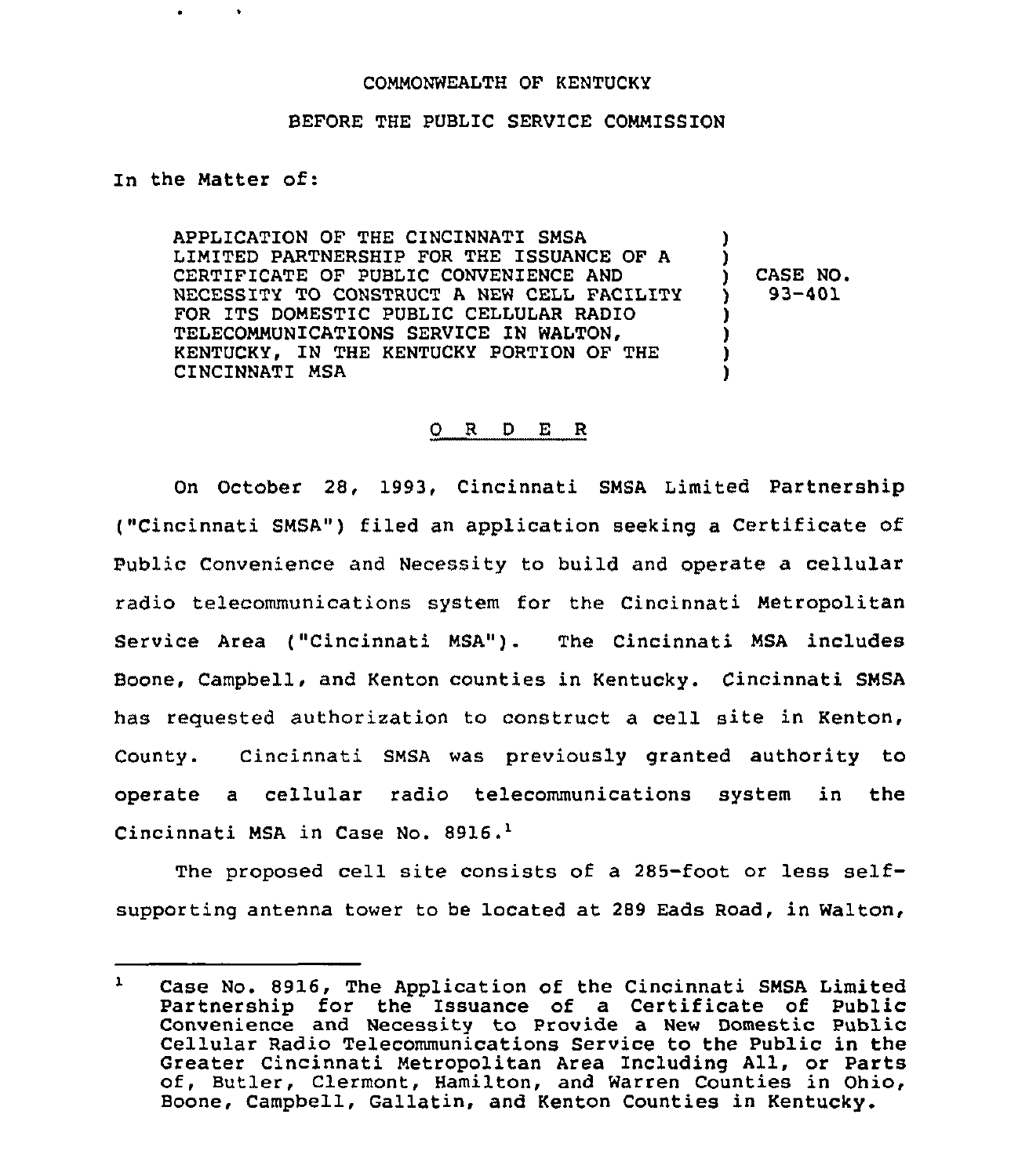Kentucky ("the Walton cell site"). The coordinates for the Walton cell site are North Latitude 38° 49' 41" by West Longitude 84° 36' 4 II

Cincinnati SMSA has provided information regarding the structure of the tower, safety measures, and antenna design criteria for the Walton cell site. Based upon the application, the design of the tower and foundation appears to meet the criteria of the Building Officials and Code Administrators International, Inc. National Building Code with reference to earthquakes, winds, and tornadoes.

Pursuant to KRS 100.324(l), the Walton cell site's construction is exempt from local zoning ordinances. Cincinnati SNSA has filed an application with and received approval from the Federal Aviation Administration, while an application with the Kentucky Airport Zoning Commission ("KAZC") is still pending.

Cincinnati SNSA has filed notices verifying that each property owner and resident within 500 feet of the Walton cell site has been notified of the pending construction. The notice solicited any comments and informed the property owners and residents of their right to intervene. To date, no intervention requests have been received.

Pursuant to KRS 278.280, the Commission is required to determine proper practices to be observed when it finds, upon complaint or on its own motion, that the facilities of any utility subject to its jurisdiction are unreasonable, unsafe, improper, or insufficient. To assist the Commission in its efforts to comply

 $-2-$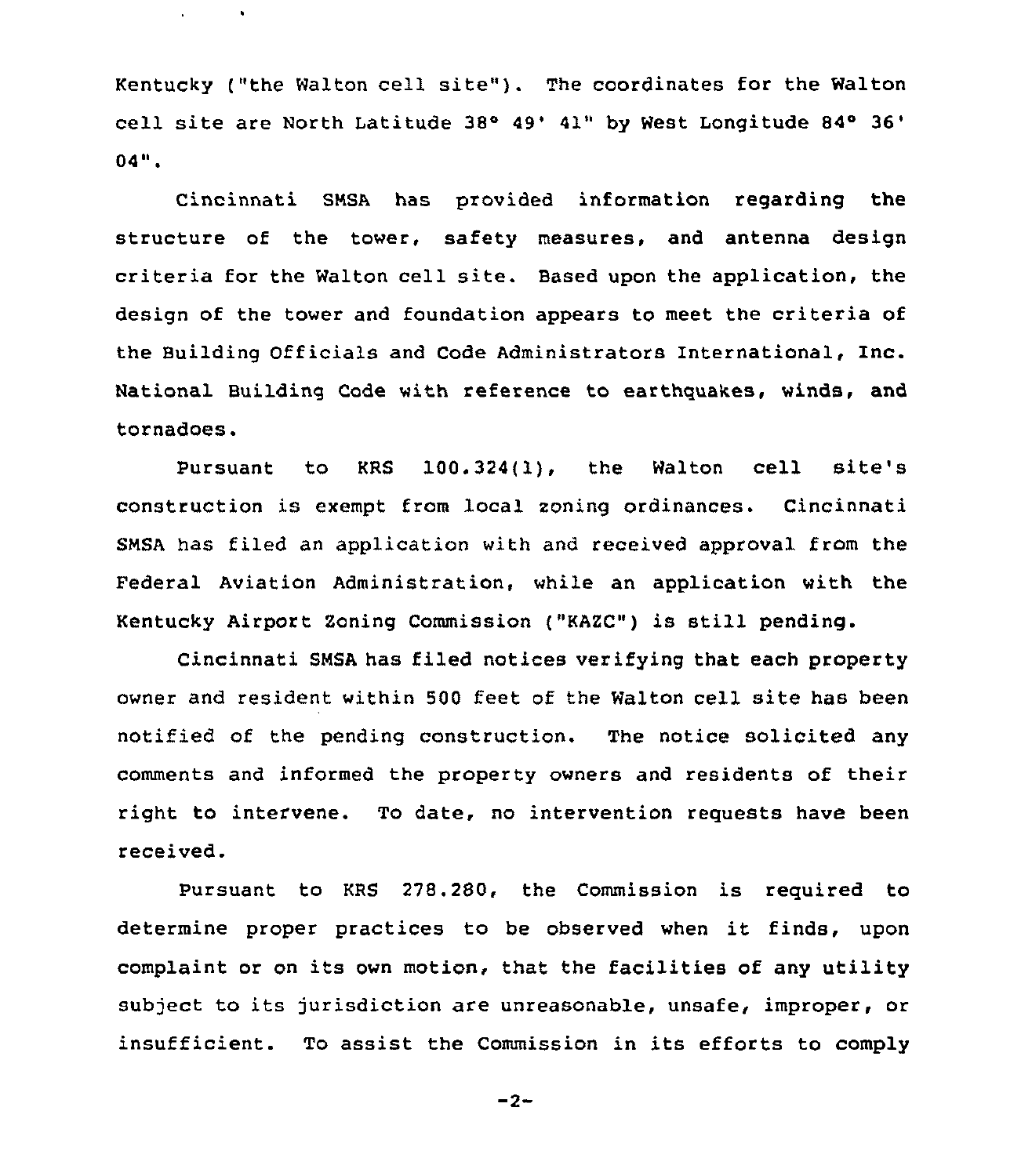with this mandate, Cincinnati SNSA should notify the Commission if it does not use this antenna tower to provide cellular radio telecommunications services in the manner set out in its application and this Order. Upon receipt of such notice, the Commission may, on its own motion, institute proceedings to consider the proper practices, including the removal of the unused antenna tower, which should be observed by Cincinnati SNSA.

The Commission, having considered the evidence of record and being otherwise sufficiently advised, finds that Cincinnati SNSA should be granted a Certificate of Public Convenience and Necessity to construct and operate the proposed cell site in the Cincinnati NSA under its previously approved tariff.

IT IS THEREFORE ORDERED that:

1. Cincinnati SNSA be and it hereby is granted <sup>a</sup> Certificate of Public Convenience and Necessity to construct and operate the Walton cell site.

2. Cincinnati SNSA shall file a copy of the final decision regarding its pending KAZC application for the Walton cell site within 10 days of receiving this decision.

3. Cincinnati SNSA shall immediately notify the Commission in writing, if, after the antenna tower is built and utility service is commenced, the tower is not used for a period of <sup>3</sup> months in the manner authorized by this Order.

 $-3-$